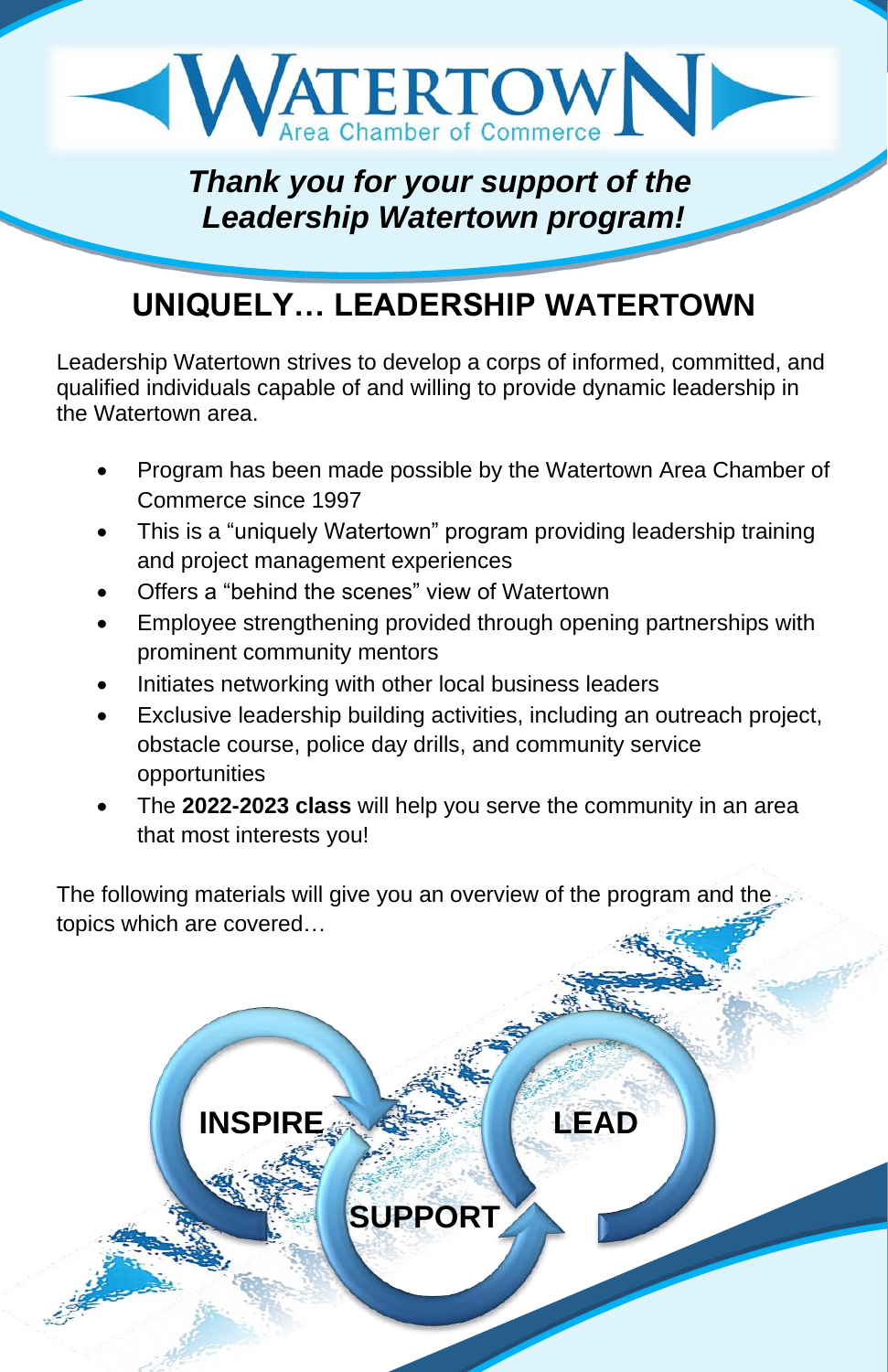### **THE AMBITIONS OF LEADERSHIP WATERTOWN**

- Identifies candidates for the Watertown Area Chamber of Commerce Board of Directors as well as other chamber committees and civic organizations.
- Educates participants regarding the opportunities and needs of the Watertown community.
- Counsels participants about project management and leadership skills with a focus on volunteering in community leadership positions.
- Builds relationships between classmates, community leaders, and the business community.
- Strengthens and enhances the quality of local leadership.

# **EXCITING TOUR DAYS**

- Team Building Day Obstacle course
- Foundation for the Future History adventures
- Volunteer Connections
- Wheels on the Bus Education in the area
- Partners in Crime Police drills
- Taking Care of Business Company tours
- Healthcare and Wellness Day
- City Government Day

## **THE COMMITMENT OF YOUR VALUABLE TIME**

Since Leadership Watertown is made up of a select group of individuals, attendance to all eight (8) sessions is crucial. Please consider the following time commitments and review the same with your employer.

**Sept. – April** 2<sup>nd</sup> Wednesday of the month, 8:30am to 4:00pm (Class sites move each month) **May May Project Planning (Group project workday) June 14, 2023** Graduation - Wednesday afternoon, 3:00pm to 6:00pm (Venue chosen based on project)

\*\*\* To accommodate the topic presented, sessions are sometimes moved to another time or day. \*\*\*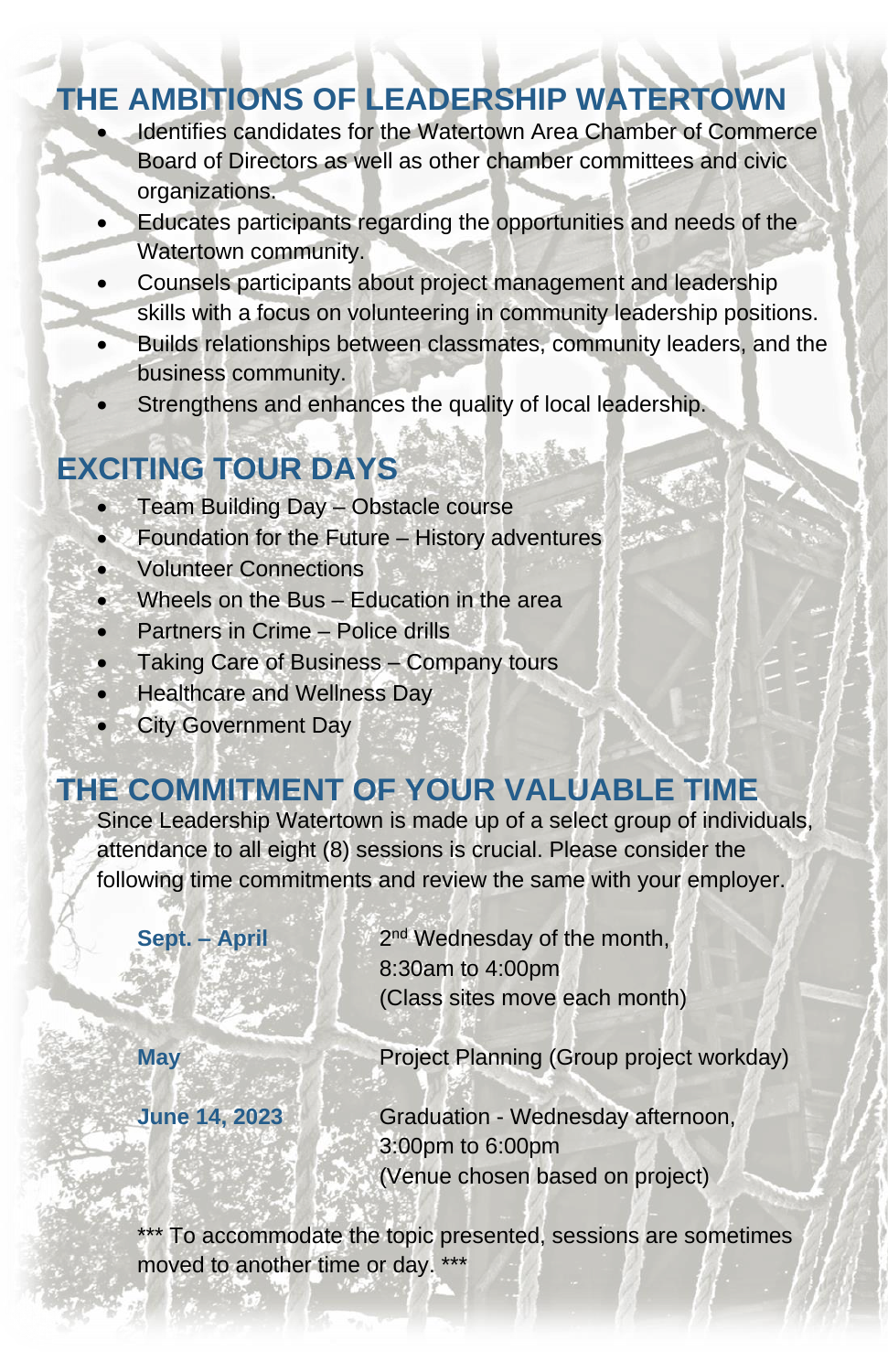# **HAVE YOU HEARD…**

#### **Who is eligible to participate in Leadership Watertown and how are they selected?**

Any person in the Watertown area and possessing an interest in the objectives of Leadership Watertown is eligible to participate.

#### **What is the program format of Leadership Watertown?**

Leadership Watertown is divided into two segments:

Class Time - Monthly book discussions, speakers, demonstrations, and tours have been tailored, by the Leadership Watertown Board of Directors (Leadership BOD), to help familiarize you with many facets of the community. Class orientation includes a very popular and memorable team building obstacle course. Every effort will be made to offer accommodations, but there is a physical component to the class in which students will be asked to participate.

Team Project - The team(s) will work on a community service project, as determined by the Leadership BOD. The team(s) will have some class time to work on projects and may find it necessary to communicate outside of class. The project will require some fundraising on the part of the class. The Leadership BOD and chamber staff are available as resources during the entire project planning and project implementation process.

#### **What does the program cost?**

Tuition is \$500.00 per participant for chamber members and \$800.00 for nonchamber members, which includes class day continental breakfast and lunch, speaker fees, orientation and graduation expenses.

#### **What if I find I'm unable to participate in Leadership Watertown after my tuition is paid?**

Tuition may be refunded to a participant who notifies the Leadership BOD of their inability to participate before the first class session. Tuition refunds for any other reason shall be determined on a case-by-case basis by the Leadership BOD in accordance with the program's refund policy.

*Continued…*